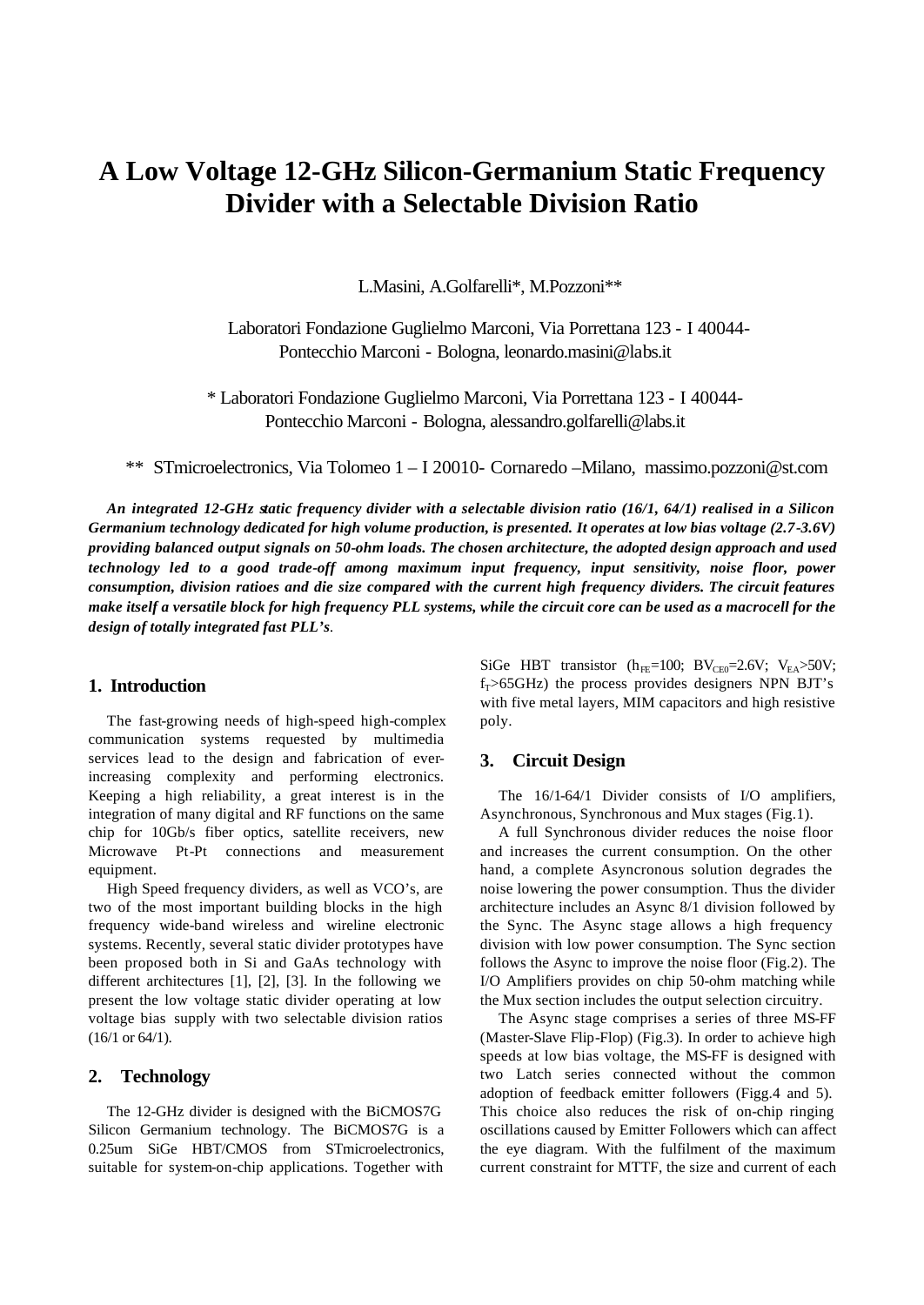transistor are optimised to reduce the propagation delay time. Moreover, in the upper level current switches, the transistors are reduced to minimise the parasitic capacitance without degrading the cut off frequency  $(f_T)$ . A 400mVpp differential internal voltage swing has been guaranteed.

Fig.6 shows the Sync section with its basic blocks (MS-FF, T-FF, AND). The T-FF's include EXOR and MS-FF circuits (fig.7). The EXOR circuit is shown in Fig.8.

To enhance the sensitivity of the Divider a wide-band amplifier has been designed and inserted at the input. Emitter feedback resistors are used to enlarge the bandwidth and to control the gain (Fig.9).



*Figure 1- Block Scheme of the Divider*



*Figure 2- Simulated Noise of the complete Async Divider and the current solution both designed with same SiGe technology*



*Figure 3- Block Scheme of the Async. Section*



*Figure 4- MS-FF*

In order to reduce signal distorsion resulting from multiple reflections, on chip 50-ohm matching is adopted. In particular 50-ohm resitors are connected between the base and VCC of the input emitter follower.

The output stage comprises buffers and MUX to enable the divided by 16 or by 64 output signal (fig.10). The OutAmp provides good output return loss (VSWR<1.8:1) to reduce the time jitter induced by the impedance mismatching. The Output amplitude divided signal is 200mV peak to peak on 50-ohm load.

The on-chip RF signal and bias lines were modelled through the connection of RLC basic cells. While the capacitance value was extracted with the DIVA tool, the conductor line inductance was calculated by means of analytical formula [4]. On the other hand frequency dependent conductor series resistance was computed taking into account the skin effect.

Let *t* the conductor thickness, the skin effect appears at frequencies where the skin depth  $\mathbf{d} \lt t/3$ .

### *d=1/(p ms*  $f^{1/2}$

where  $\mathbf{m}$  *s* and  $f$  are respectively the metal permeability, the metal conductivity and the operating frequency. Thus the conductor resistance per unit length *r* can be approximated as follow

$$
r = \{ (1/s W t)^2 + [k/(2 s d (W+t))]^2 \}^{1/2}
$$

Even if *k* depends on the shape of the structure and then on the field distribution, in this work it was set to 1.

Particular care has been devoted to the design of the layout drawn with the aim of reducing crosstalk and parasitics. As a direct consequence an optimal partitioning was achieved among Async, Sync and I/O blocks to reduce the influence of on-chip connection lines and unwanted resonances. Critical lines were shortened as much as possible to lower their related inductance thus preventing ringing and undumped oscillations (5).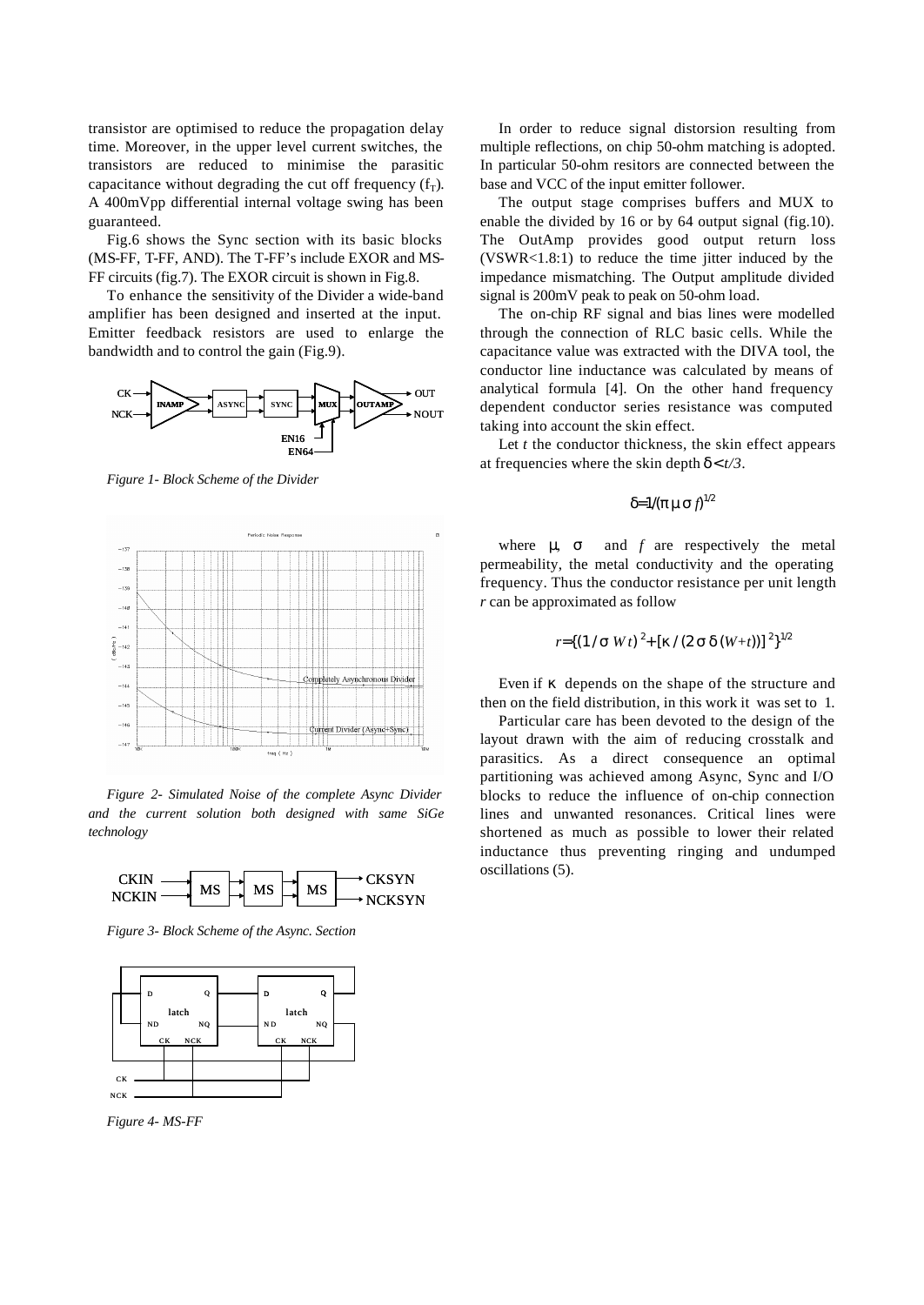

*Figure 5- Latch Electrical Scheme*



*Figure 6- Block Scheme of the Sync. Section*



*Figure 7- T-FF*



*Figure 8-EXOR Electrical Scheme*



*Figure 9-INAMP Electrical Scheme*



*Figure 10- Block diagram of the Mux Section*

## **4. Experimental results.**

Naked chips of the Divider were mounted on the AR1000 substrate (Fig.11). External components such as resistor capacitors and Dip Switches were placed on the boards both to clean DC lines from the noise of bias power suppliers and to feed EN16 and EN64 pins.

The Divider operates in the 2.7-3.6V voltage range with the input signal from DC to 12.3GHz and a total current consumption of 60mA (37mA from Async + Sync and 23mA from I/O Buffers). The 16/1 or 64/1 ratio is selectable and available at the output. The die size is 1.3 mm x1.3 mm (Fig.12)